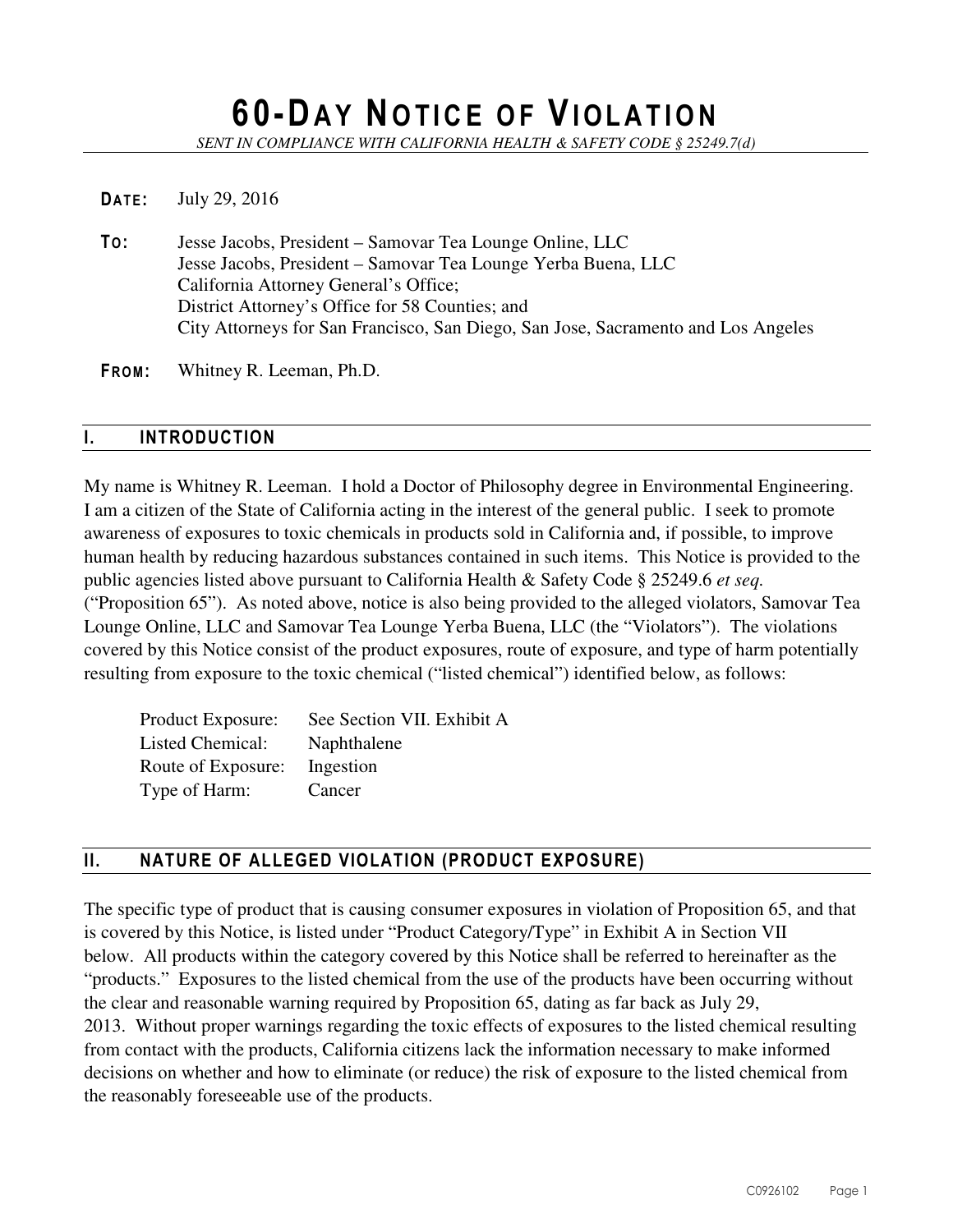California citizens, through the act of buying, acquiring or consuming the products, are exposed to the listed chemical. By way of example, consumers and other individuals, including women of childbearing age, ingest the listed chemical when they, among other activities, drink, sample or otherwise ingest the products. These acts cause consumers to be exposed through the routine consumption of the products containing the listed chemical. The California State Plan for Occupational Safety and Health incorporates the provisions of Proposition 65, as approved by Federal OSHA on June 6, 1997. This approval specifically placed certain conditions with regard to occupational exposures on Proposition 65, including that it does not apply to the conduct of manufacturers occurring outside the State of California. The approval also provides that an employer may use the means of compliance in the general hazard communication requirements to comply with Proposition 65. It also requires that supplemental enforcement is subject to the supervision of the California Occupational Safety and Health Administration. Accordingly, any settlement, civil complaint, or substantive court orders in this matter must be submitted to the Attorney General.

## **III. CONTACT INFORMATION**

Please direct all questions concerning this notice to me through my counsel's office at the following address:

> Whitney R. Leeman, Ph.D. c/o Josh Voorhees The Chanler Group Parker Plaza 2560 Ninth Street, Suite 214 Berkeley, CA 94710 Telephone: (510) 848-8880

## **IV. PROPOSITION 65 INFORMATION**

For general information concerning the provisions of Proposition 65, please feel free to contact the Office of Environmental Health Hazard Assessment's ("OEHHA") Proposition 65 Implementation Office at (916) 445-6900. For the Violators' reference, I have attached a copy of "Proposition 65: A Summary" which has been prepared by OEHHA.

## **V. RESOLUTION OF NOTICED CLAIMS**

Based on the allegations set forth in this Notice, I intend to file a citizen enforcement lawsuit against the alleged Violators unless such Violators enter into a binding written agreement to: (1) recall products already sold or undertake best efforts to ensure that the requisite health hazard warnings are provided to those who have received such products; (2) provide clear and reasonable warnings for products sold in the future or reformulate such products to eliminate the exposures; and (3) pay an appropriate civil penalty based on the factors enumerated in California Health & Safety Code § 25249.7(b). If the alleged Violators are interested in resolving this dispute without resorting to time-consuming and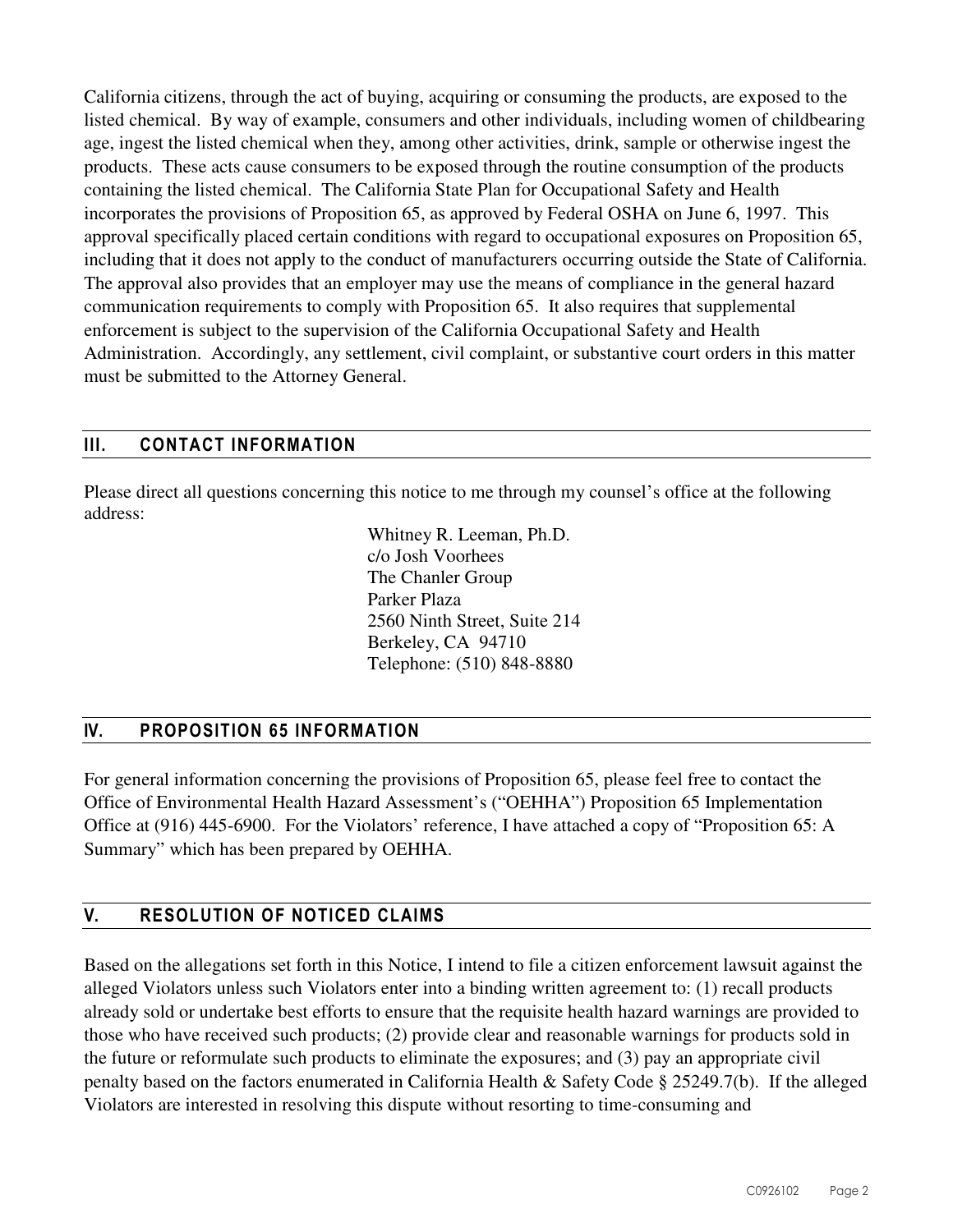expensive litigation, please feel free to contact my counsel identified in Section III above. It should be noted that neither my counsel nor I can: (1) finalize any settlement until after the 60-day notice period has expired; nor (2) speak for the Attorney General or any district or city attorney who received this Notice. Therefore, while reaching an agreement with me will resolve my claims, such agreement may not satisfy the public prosecutors.

## **VI. ADDITIONAL NOTICE INFORMATION**

Identified below is a specific example of a product recently purchased and witnessed as being available for purchase or use in California that is within the category or type of offending product covered by this Notice. Based on publicly available information, the retailers, distributors and/or manufacturers of the example within the category or type of product are also provided below. I believe and allege that the sale of the offending products also has occurred without the requisite Proposition 65 "clear and reasonable warning" at one or more locations and/or via other means including, but not limited to, transactions made over-the-counter, business-to-business, through the internet and/or via a catalog by the Violators and other retailers and distributors of the manufacturer.

| Product*                     | Retailer(s)                | $M$ anufacturer(s)/Distributor(s) |
|------------------------------|----------------------------|-----------------------------------|
| Samovar Tea Lapsang Souchong | Samovar Tea Lounge Online, | Samovar Tea Lounge Online,        |
| Black, UPC #8 17119 01043 7  | LLC; Samovar Tea Lounge    | LLC; Samovar Tea Lounge           |
|                              | Yerba Buena, LLC           | Yerba Buena, LLC                  |
|                              | (http://www.samovar.com)   |                                   |
|                              |                            |                                   |

## **VII. EXHIBIT A**

| <i>Product Category/Type</i>          | $Such As*$                                                  | <i>Toxins</i> |
|---------------------------------------|-------------------------------------------------------------|---------------|
| Dried Teas (Loose Leaf and<br>Bagged) | Samovar Tea Lapsang Souchong<br>Black, UPC #8 17119 01043 7 | Naphthalene   |

\*The specifically identified example of the type of product that is subject to this Notice is for the recipients' benefit to assist in their investigation of, among other things, the magnitude of potential exposures to the listed chemical from other items within the product category/type listed in Exhibit A. It is important to note that this example is not meant to be an exhaustive or comprehensive identification of each specific offending product of the type listed under "Product Category/Type" in Exhibit A. Further, it is this citizen's position that the alleged Violators are obligated to continue to conduct in good faith an investigation into other specific products within the type or category described above that may have been manufactured, distributed, sold, shipped, stored (or otherwise within the notice recipients' custody or control) during the relevant period so as to ensure that the requisite toxic warnings were and are provided to California citizens prior to purchase.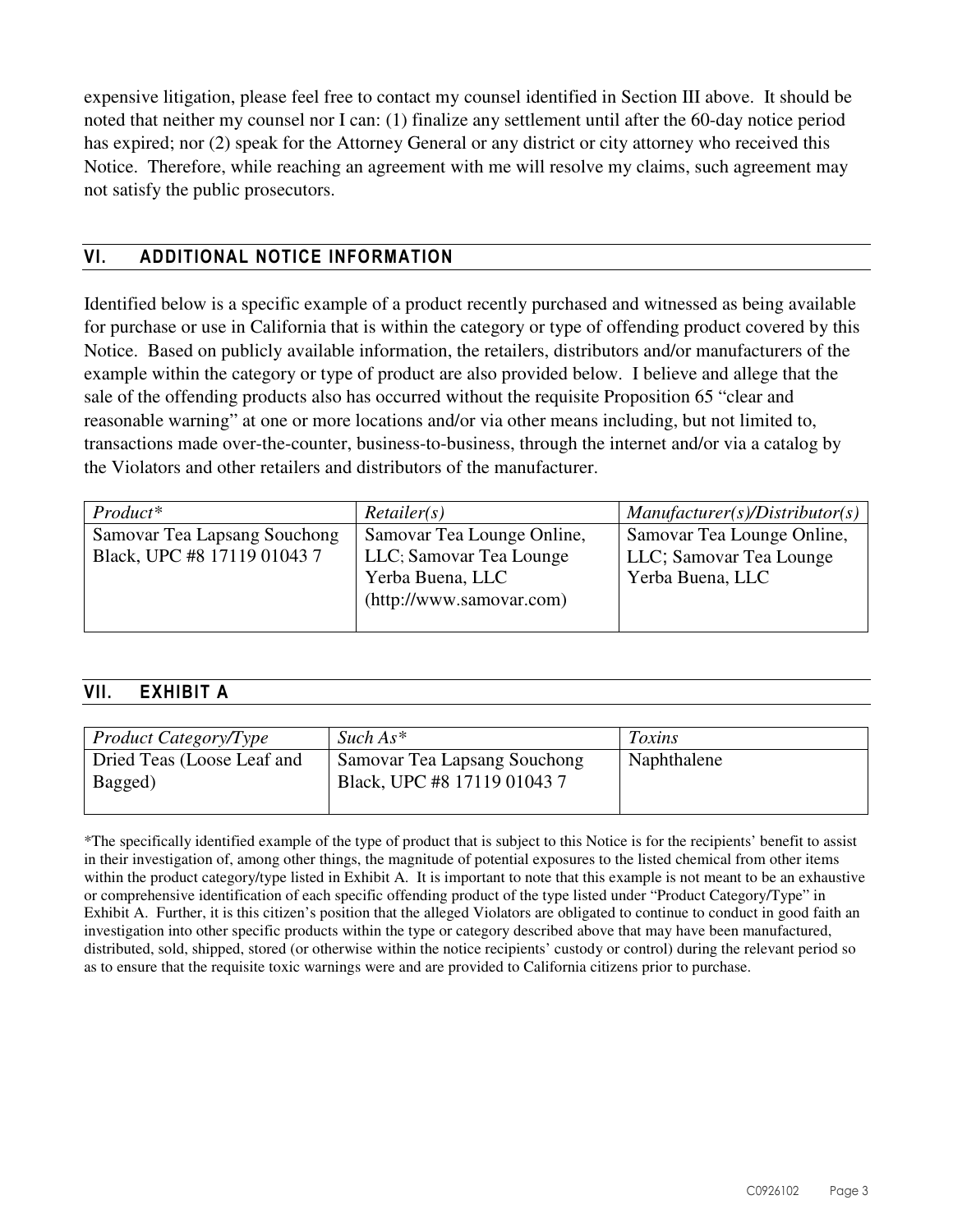## **PROOF OF SERVICE**

I, the undersigned, declare under penalty of perjury:

 I am over the age of 18 years, and not a party to the within action; my business address is Parker Plaza, 2560 Ninth Street, Suite 214, Berkeley, CA 94710.

On July 29, 2016, I served the following documents:

#### **60-DAY NOTICE OF VIOLATION SENT IN COMPLIANCE WITH HEALTH & SAFETY CODE § 25249.7(d);**

#### **PROPOSITION 65: A SUMMARY;**

**CERTIFICATE OF MERIT; AND** 

#### **CERTIFICATE OF MERIT ATTACHMENTS (SERVED ONLY ON THE ATTORNEY GENERAL)**

on the entities listed below via First Class Certified Mail through the United States Postal Service by placing a true and correct copy in a sealed envelope, addressed to the entities listed below and providing each envelope to a United States Postal Service Representative:

Jesse Jacobs, President Samovar Tea Lounge Online, LLC 2712 Mercantile Drive Rancho Cordova, CA 95742

Jesse Jacobs, President Samovar Tea Lounge Yerba Buena, LLC 730 Howard Street San Francisco, CA 94103

as well as by providing copies of the above documents electronically uploaded to the public enforcers according to directions from their respective offices, and/or by placing a true and correct copy in a sealed envelope, addressed to each party listed below, and served as follows:

| Electronically Uploaded to the Attorney | The Attorney General of the State of     |
|-----------------------------------------|------------------------------------------|
| General's website:                      | California;                              |
|                                         |                                          |
| By placing each envelope in a United    | The District Attorney for Each of the 58 |
| States Postal Service mailbox, postage  | counties in California; and              |
| prepaid:                                |                                          |
|                                         | The City Attorney for Los Angeles, San   |
|                                         | Diego, San Jose, San Francisco and       |
|                                         | Sacramento                               |
|                                         |                                          |

 *A list of addresses for each of these recipients is attached.* 

Executed on July 29, 2016, at Berkeley, California.

ua Ven

Caroline Liang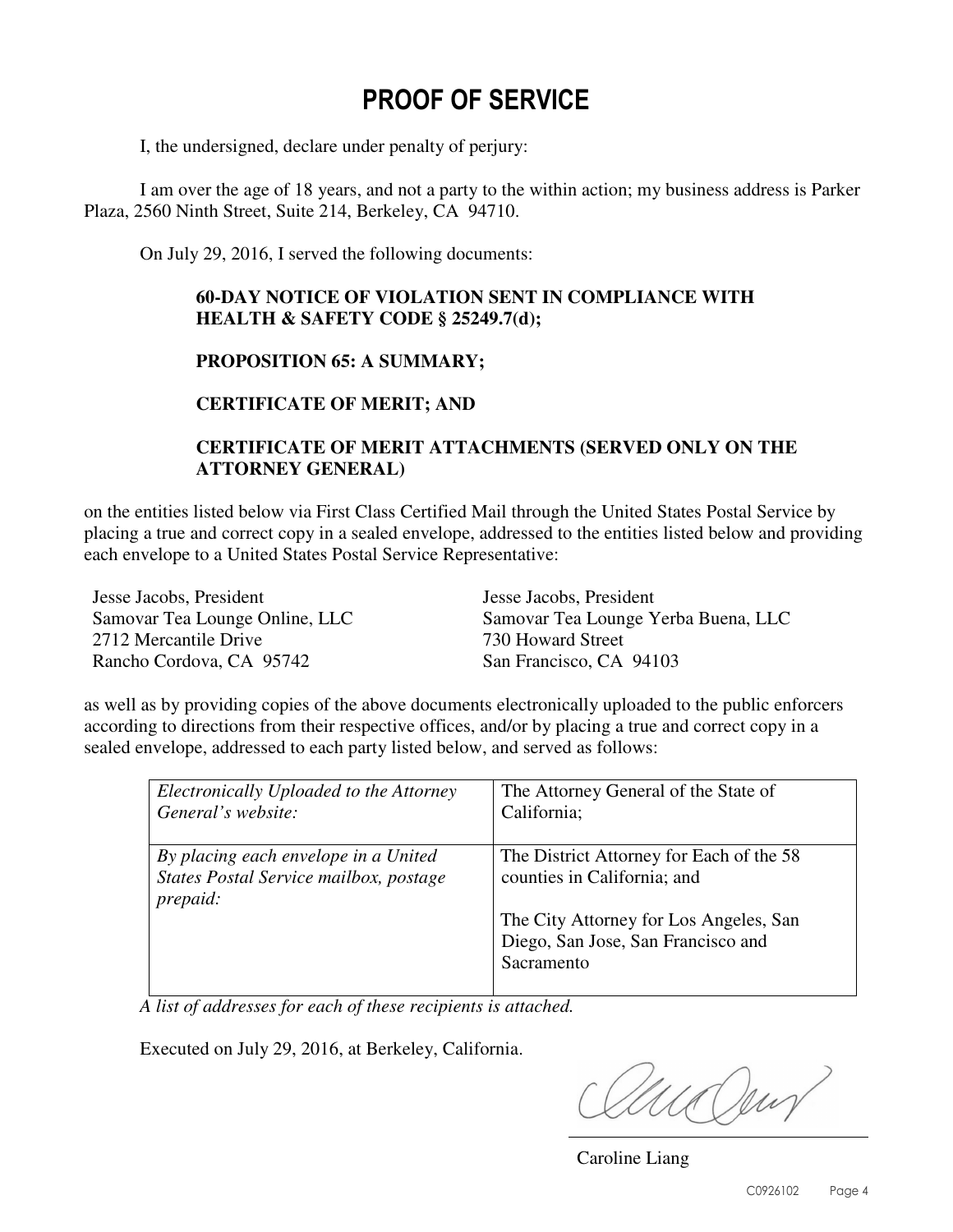# **CERTIFICATE OF MERIT**

Health and Safety Code Section 25249.7(d)

I, Clifford A. Chanler, hereby declare:

- 1. This Certificate of Merit accompanies the attached sixty-day notice in which it is alleged that the parties identified in the notice have violated Health and Safety Code § 25249.6 by failing to provide clear and reasonable warnings;
- 2. I am the attorney for the noticing party;
- 3. I have consulted with one or more persons with relevant and appropriate experience or expertise who has reviewed facts, studies, or other data regarding the *alleged* exposure to the listed chemical that is the subject of this action;
- 4. Based on the information obtained through those consultations, and on all other information in my possession, I believe there is a reasonable and meritorious case for the private action. I understand that "reasonable and meritorious case for the private action" means that the information provides a credible basis that all elements of the plaintiff's case can be established and the information did not prove that the alleged Violators will be able to establish any of the affirmative defenses set forth in the statute;
- 5. The copy of this Certificate of Merit served on the Attorney General attaches to it factual information sufficient to establish the basis for this certificate, including information identified in Health and Safety Code § 25249.7(h)(2) (*i.e*., (1) the identity of the persons consulted with and relied on by the certifier, and (2) the facts, studies, or other data reviewed by those persons).

Dated: July 29, 2016

crips cere

Clifford A. Chanler